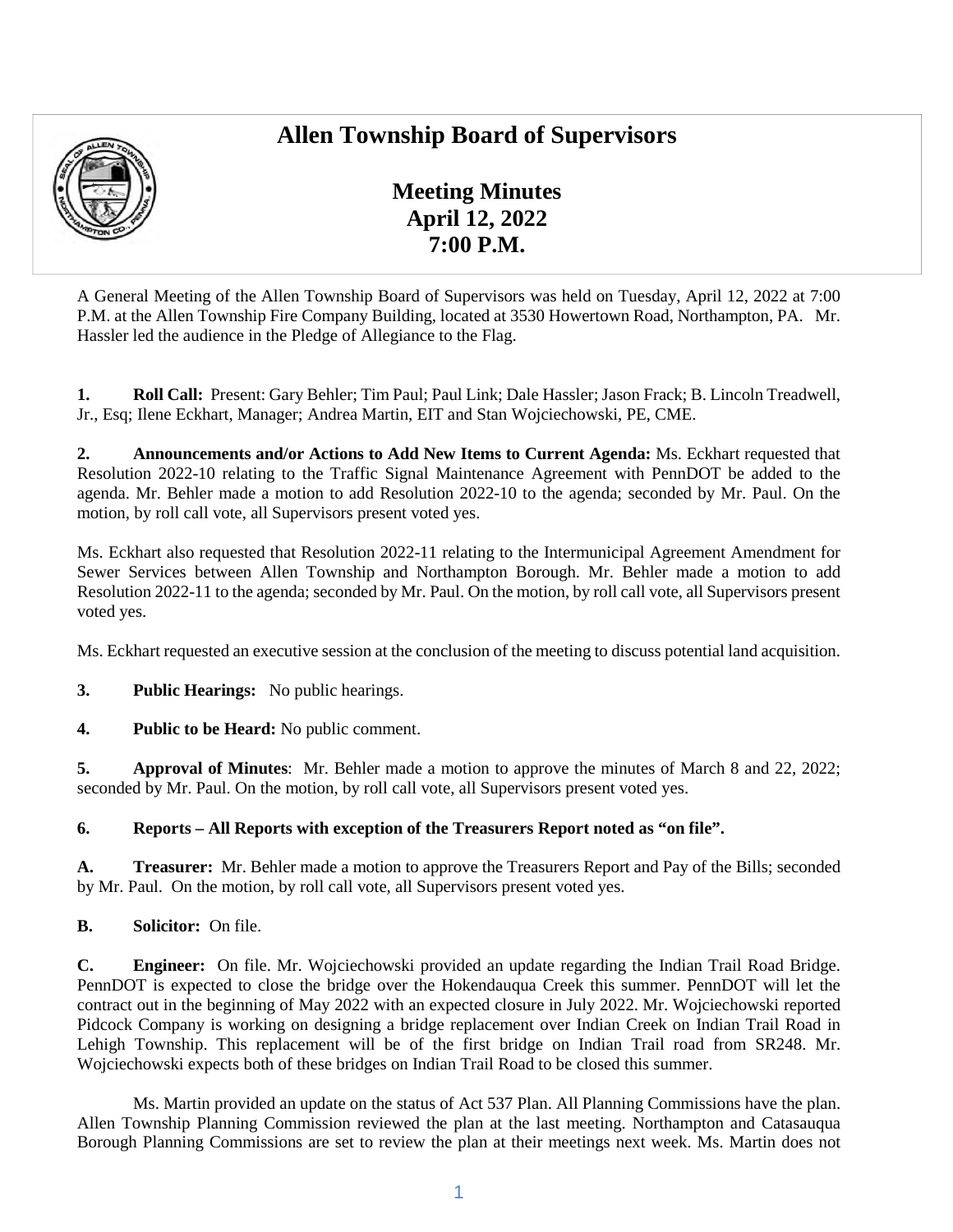expect any comments from these Planning Commissions. LVPC will be having a presentation to their environmental committee on April 26<sup>th</sup>. The LVPC board meeting was April 8<sup>th</sup>. The Northampton Borough's engineer had been in contact with the LVPC for two clarification questions. One of which was related to the On-Lot Sewage Management Program and if Allen Township was implementing this program. Ms. Martin provided draft ordinances for the program that DEP provides which can be edited before adoption. She requests that the Board reviews the drafts in preparation for further discussion at the next meeting. Mr. Behler commented that he would like to see 2 acres rather than 1 acre for our purposes on the information provided by Ms. Martin.

Ms. Martin reports that she spoke with the engineer for the Northampton Area School District in reference to the property on the other side of Seemsville Road in East Allen Township. Ms. Martin explained that this property was included in the Act 537 Plan for 40 EDUs which was also in the 2001 Act 537 Plan at the same amount. The engineer is expecting 13 EDUs for the proposed elementary school of 700 students, 90 staff members, and 50 staff members in an administration building. Ms. Martin is expecting 3,000 gallon a day range for this size school. Mr. Behler commented that 13 EDUs seemed low. Ms. Martin explained that it would work out to be 3 gallons per day per student and 3 gallons per day per employee. Ms. Martin further explained that she was provided information for 700 students but would like to discuss with the engineer how this number may change in the future.

Ms. Martin reported that Ms. Eckhart, Mr. Livengood, and herself were scheduled to meet tomorrow to discuss Stone Ridge EDU history and plans.

Ms. Martin reports that she was contacted by the consultants for Willowbrook Farms for the purpose of requesting a meeting with Ms. Eckhart, Ms. Martin, and the Catasauqua Borough and their engineer to discuss sewer capacity. Ms. Martin reported that this will require a separate Intermunicipal Agreement with Catasauqua Borough that has been written into the Act 537 Plan. Ms. Martin states she informed them of the escrow requirements. Once the escrow check has been received, Ms. Martin states the meeting will be set up. Mr. Behler would like to see the pipes run straight from Allen Township boundary to Catasauqua Borough boundary to avoid having another intermunicipal agreement with another municipality.

Ms. Martin reports that the meters are working well and that she is happy with the readings. Ms. Martin states that there are six flow meters in the system along with two radar meters and four area velocity meters. She states the levels in the manholes are very low. Ms. Martin is concerned with the equipment's ability to read the low flows. She has reached out the manufacture representative to obtain quotes to add an ultrasonic level sensor in order to improve accurate and provide better flow readings.

Ms. Martin reports a visual inspection of the flow meter at the dry run interceptor, which connects to the Northampton system at 8<sup>th</sup> Street, was recently completed. She reports that the manhole just upstream from where the meter is there was some backflow and noticeable grease. She would like to investigate more around Summer Glen/Walker Drive area in order to locate the source of the grease. Ms. Martin also reported that in the area of McNair Circle where Catasauqua High School connects, she had observed that there was no flow while the school was in session. She believes this may be the result of the pump station not being in operation at the time. Ms. Martin reports that no action needs to be taken at this time. She will continue to monitor and investigate and she would like to inspect every manhole in the area in an attempt to locate the source of the grease. Ms. Martin states that the dry run interceptor was last televised in 2018.

**D.** Planning/Zoning/Code Enforcement: On file. Ms. Eckhart stated that there have been no submissions for the Planning Commission meeting schedule for April 18<sup>th</sup> therefore the meeting will be cancelled.

Ms. Eckhart provided an update on the complaint regarding the Lappawinzo Fish and Game. She states that the president of the Lappawinzo Fish and Game Association informed the Township that they have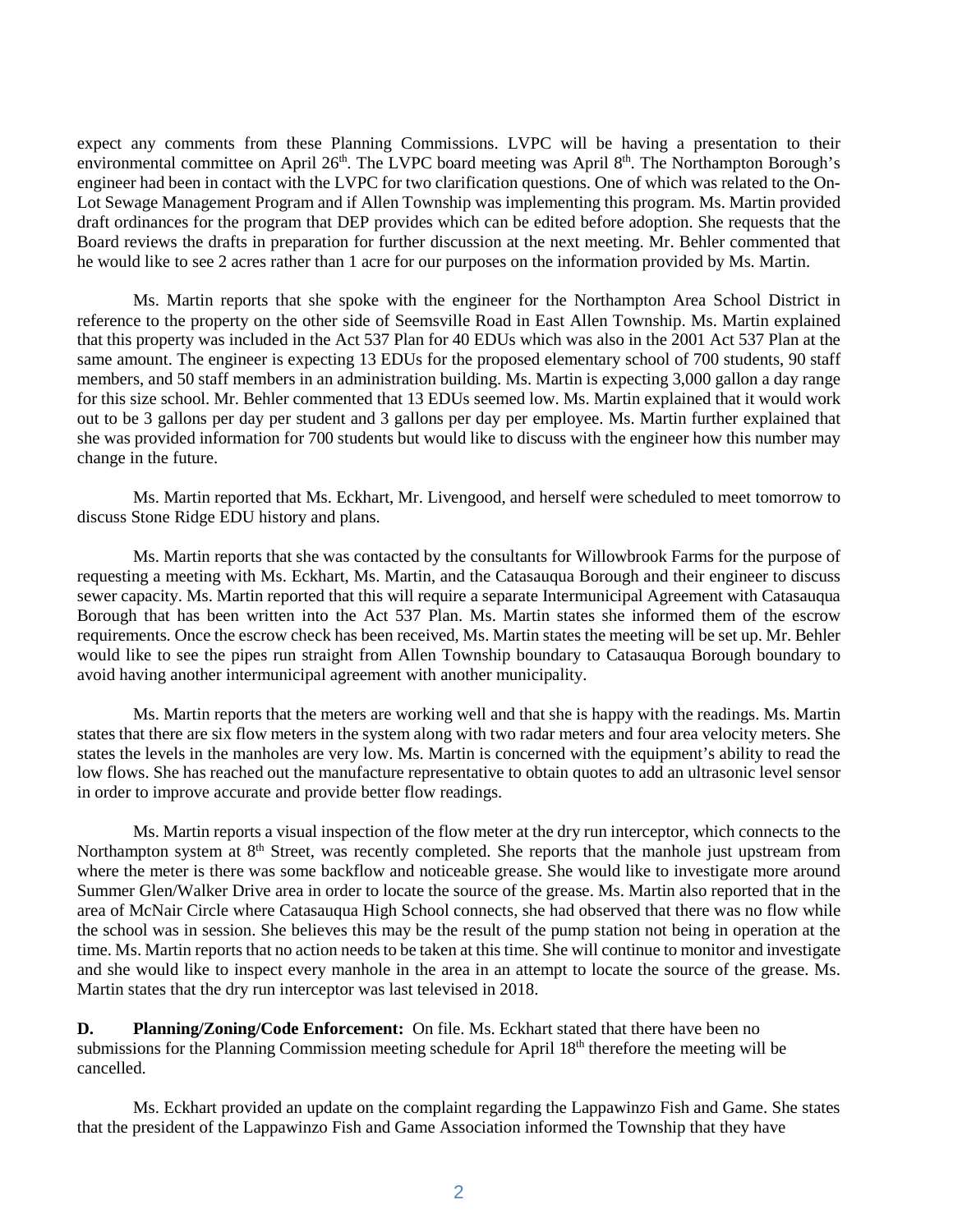obtained counsel. Ms. Eckhart expects to have correspondence with the Lappawinzo's counsel within the next couple of days. Ms. Eckhart reported that there are some non-conforming issues she is working through with Mr. Treadwell. Mr. Behler questioned Mr. Treadwell about the process for any future situations where a court decision has already been made and a complaint is received that goes against the court's ruling. Mr. Treadwell stated that the court order was the result of a zoning violation notice. The court order changed the zoning ordinance for that property. Since this property has its own zoning ordinance, Mr. Treadwell stated that this would be treated as a notice of violation of zoning ordinance. Mr. Treadwell said that the notice of violation would be sent out and can appeal to the Zoning Hearing Board provided that it is a zoning violation. Mr. Treadwell explained that with the Lappawinzo it might be more complicated if there are other factors.

Ms. Eckhart reported that there was recently an article in the Morning Call regarding the trucks at the Northampton Co-Gen. Ms. Eckhart states that there was an incident with a spill occurring on Kreidersville Road last Wednesday. Ms. Eckhart was able to confirm that the driver of this truck was working as a third party for the Northampton Co-Gen facility. She states that the cost that was incurred by the Township to clean up the spill will be recovered. Ms. Eckhart states she will be having a meeting with a Northampton Co-Gen representative within the next couple of days to discuss ongoing concerns regarding the volume of trucks on the two state roads. Ms. Eckhart states there is not much the Township can do about this but states we can ask.

### **E. Road Superintendent/Public Works Leader:** On file.

### **F. Fire Company:** On file.

## **G. Emergency Management Coordinator:** On file.

**H. Parks:** On file. Ms. Eckhart reported that the Bath Allen Youth Club prepared a presentation with a club update and Howertown Park requests. Ms. Eckhart noted that the agreed reprofiling of the fields has begun. The Bath Allen Youth Club is requesting new batting cages. The current cages are old fairly old. The Youth Club would like the Township to consider replacing the batting cages. The quote estimates the Youth Club received is \$6,856.10 for a single cage and \$10,349.00 for a double cage. Ms. Eckhart suggests other vendors could provide quotes through the COSTARS Program. Mr. Behler was hoping a representative of the Bath Allen Youth Club would be present at the meeting to have a discussion about the requests. Mr. Behler raised concerns of safety with the different types of batting cages – netted versus metal. Mr. Behler also commented that this is a community park that is open to everyone and not a sport complex. If the Township agrees to new cages, Mr. Behler would like to ensure that the cages are never locked so they are accessible to everyone, aside from when the Youth Club has a scheduled event then the Youth Club would have priority.

The Youth Club is also requesting fencing around the main baseball field. The Youth Club reports that the drainage swale prevents a hazard when a fly ball is hit near the outfield. They report that a player has already been injured by falling here and breaking their clavicle during a game. Mr. Behler stated that he could see someone falling in the swale and getting injured, but that he has also heard of injuries caused by people running into a fence. Mr. Behler states it is a safety issue no matter how it is looked at. Mr. Behler was concerned about the open space being limited by a fence. He also voiced concerns of the additional time it would take Public Works to maintain the area if there was a fence. It would take longer to mow the area and it would also involve weed wacking along the fence line. Mr. Frack questioned how the player hurt themselves on a gradual swale. He questioned if the swale could use some basic maintenance to make it safer. Mr. Hassler mentioned that the amount of water in the swale has not been significantly impacted in recent years. Ms. Eckhart mentioned that there could have been wet or damp conditions at the time of the players' injury that contributed to the fall.

The Youth Club would also like the Township to consider possible signage opportunities to recognize sponsors and partners as well as recognize the Youth Club with a sign. Ms. Eckhart believes the proceeds of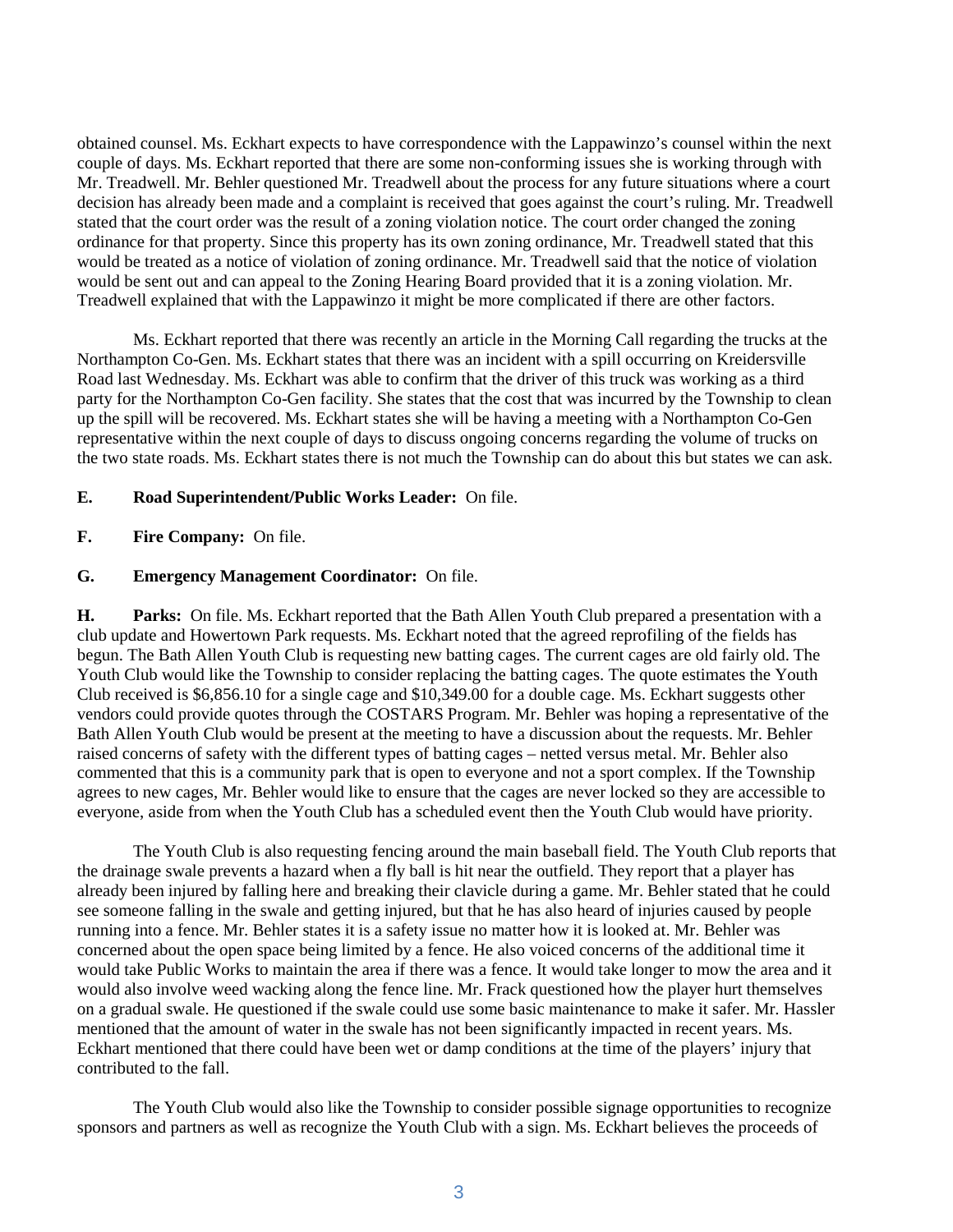the sponsorship signs that the Youth Club would purchase the "Home of Bath Allen Youth Club" sign and the proceeds may extend to some signage on the proposed fence line. Mr. Behler stated that he is not a fan of billboards on public property and that it is a greyish conflict of interest. After comparing the neighboring municipalities, Mr. Behler states they do not have advertising and that the requested signage would align more with that of a sport complex. Mr. Behler also felt that the signage might encourage tournament type uses which were problematic in the past.

Mr. Behler summarized that he is in favor of new batting cages but is not in favor of adding a fence or signage to the park. Mr. Link felt that representatives of the Bath Allen Youth Club should attend a meeting to further discuss the proposals with the Board. Ms. Eckhart will reach out to the Bath Allen Youth Club to request a representative attend the next meeting for further discussion on their requests before a decision is made by the Board.

# **J. Nazareth Council of Government:** On file.

**K. First Regional Compost Authority:** On file. Ms. Eckhart noted that there is a meeting next week. She also mentioned that one major change has been made in reference to the grass acceptance at the center. FRCA's rate for residents has changed to \$1.00 per 32 gallon container for grass this year. Ms. Eckhart mentioned that the credit card receiver should be in use within the next couple of weeks. Ms. Eckhart reported that a remote bookkeeper has been acquired to handle all of the bookkeeping duties. This person will not handle any of the funds. Mr. Behler questioned the Saturday hours at the center. Ms. Eckhart confirmed the Saturday hours at the center are every other Saturday for residents. Ms. Eckhart also noted that the Allen Township Yard Waste Drop Off Site Saturday hours go into effect this weekend, April 16<sup>th</sup>, from 8AM to 1PM. Grass is not accepted at the Township site. Ms. Eckhart mentioned that this is to promote the idea of Grasscycling but using a mulching mower. She stated that too much grass at the center does cause a problem.

# **L. Stormwater:** On file.

# **7. Unfinished Business**

**A. Bath Allen Youth Club Presentation – Club Update and Howertown Park Requests:**  Representatives were not in attendance at tonight's meeting for the presentation.

**B. Northampton County Bridge #124 Field Meeting Report/Update:** Mr. Wojciechowski provided an updated from the field meeting of April 7<sup>th</sup>. He indicated that the bridge design has already been set for a 2-lane bridge. He attended a Utilities Coordination Meeting with the County and Project Engineer (GPI) along with Ms. Eckhart and Mr. Gogle. Based on a review of the Conceptual Design Submission plans provided the existing traffic signal located a West Bullshead and Willowbrook Road does not appear to be affected. The plans propose to reconstruct approximately 60 feet of the Township's 24" storm pipe on the north, west side of the bridge with a new headwall tied into the proposed bridge abutment. The plans propose to remove approximately 25 feet of the existing 24" pipe on the south, east side of the bridge and provide a headwall. Currently this pipe does not have a headwall nor a flared end section. The plans propose no impact to the 36" storm pipe on the south, west side of the bridge. Additionally, Mr. Wojciechowski explained there are some significant issues/concern regarding the City of Bethlehem's water main and UGI's gas main under the bridge. Detour plans were not included in the Conceptual Design Submission. Mr. Wojciechowski requested that GPI begin the detour route approval from the Township and neighboring municipalities. A bypass lane for northbound Willowbrook Road may be constructed at the intersection. Such widened paving would not require PennDOT review. A dedicated left turn lane would not be acceptable to PennDOT, due to geometric concerns.

Ms. Eckhart mentioned that when the culvert was replaced a few years ago on the Hanover Township section of Willowbrook Road that is caused a major delay and required a bypass road during construction. Ms. Eckhart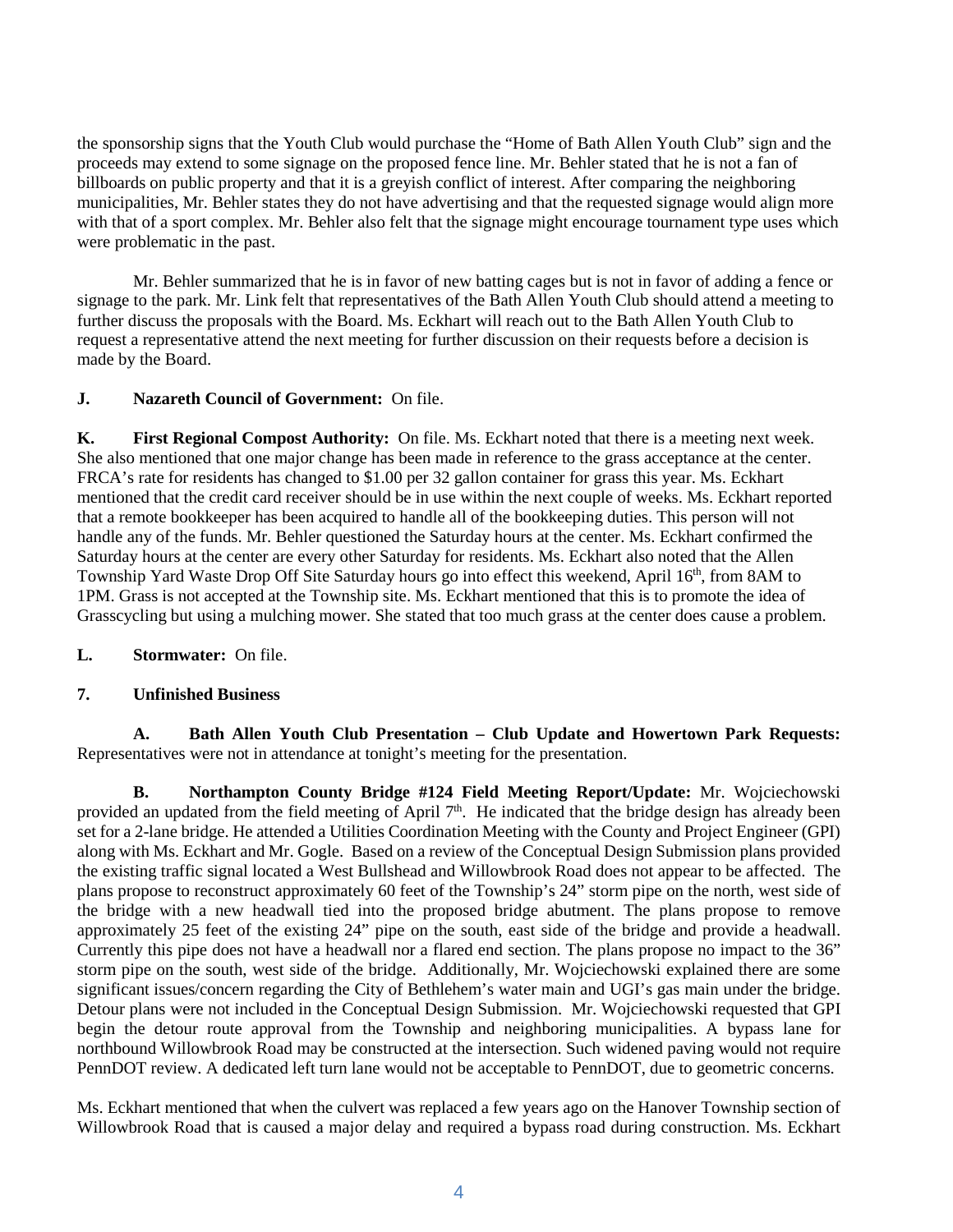explained that this project would also require a bypass road. Ms. Eckhart mentioned utility conflicts in the project area.

In this general area, Ms. Eckhart mentioned that NBMA reached out in regards to an open utility crossing on  $4<sup>th</sup>$ Street just at the Township boundary. This will service the Fuller project with water from NBMA. The overnight closure will be effective April 13th at 8 PM through April 14th at 6 AM. West Bullshead Road will be closed at Willowbrook. Willow Green will still be accessible. Allen Township has posted notice of the closure on social media.

**B. Allen Township Northampton Borough Intermunicipal Sewer Service Agreement:** Mr. Treadwell provided background on the agreement. He noted that it will amend the 2012 sewer service agreement between Allen Township and Northampton Borough. Mr. Treadwell summarized the agreement in that it will resolve the litigation with a payment to Northampton Borough and changes the rate from the 95% of the water bills that Northampton Borough had previously attempted to implement to 85%. Mr. Treadwell also noted there are 323 extra EDUs that are available. He also explained that this is a 10 year agreement. Ms. Martin informed everyone that the language is written in a way that the 323 EDUs is a minimum so more EDUs can be obtained. Mr. Behler felt that the time limit on this was setting both municipalities up for failure in the future but at the present time, the benefits outweigh the risks. Mr. Behler made a motion to approve the Intermunicipal Sewer Service Agreement with Northampton Borough; seconded by Mr. Link. On the motion, by roll call vote, all Supervisors present voted yes. Mr. Behler made a motion to approve Resolution 2022-011 as it relates to authorizing the execution of the agreement; seconded by Mr. Paul. On the motion, by roll call vote, all Supervisors present voted yes.

# **8. New Business**

**A. Boundary Survey – Kreidersville Covered Bridge Properties:** Mr. Wojciechowski provided background on the reasoning for the survey of the property. There is confusion on which trees are on Township property and which belong to neighboring residents of the Township property. Mr. Wojciechowski states they will be finding pins and setting pins to mark the boundaries. He states the surveyor was comfortable with a \$12,200.00 fee to complete the survey plus \$150.00 for each pin that needs to be set. Mr. Wojciechowski states that the surveyor is expecting to find most pins that are already in place. Ms. Eckhart would like to see noninvasive signs to mark where the Township property line begins to avoid problems going forward as neighboring properties change hands. Ms. Eckhart would also like to see the boundary line be maintained going forward. Mr. Behler made a motion to proceed with the survey of the Kreidersville Covered Bridge properties with the fee not to exceed \$12,200.00 plus \$150.00 per pin; seconded by Mr. Paul. On the motion, by roll call vote, all Supervisors present voted yes.

**B. Resolution 2022-010 – Commonwealth and Municipal Traffic Signals Maintenance Agreement & Signing of TE-160 for Radar Drive & Willowbrook Road Signal:** Mr. Wojciechowski explained that once this is submitted to PennDOT, the Township will no longer need a new resolution for each new signal or changes to the signals. Mr. Behler made a motion to approve Resolution 2022-010 as previously described; seconded by Mr. Frack. On the motion, by roll call vote, all Supervisors present voted yes.

# **9. Public to be Heard:** No public comment.

Mr. Hassler announced that there will be a short executive session following tonight's meeting to discuss possible land acquisition.

There being no further comments or business the meeting adjourned at 7:47 PM.